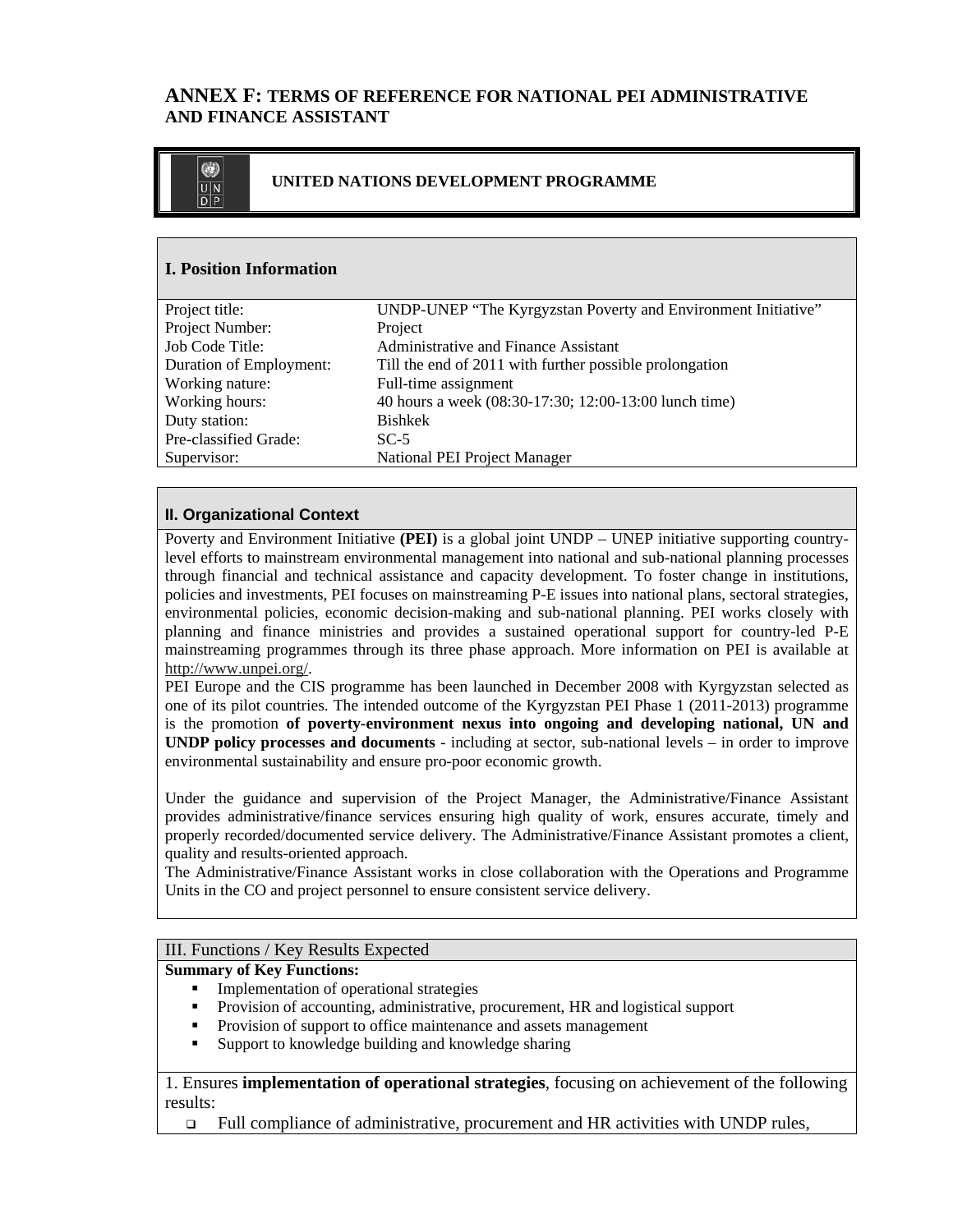regulations, policies and strategies.

- Full compliance of financial processes and financial records with UN/UNDP rules, regulations, policies and strategies
- **Provision of inputs to preparation of workplans.**

2. Provides **administrative, finance, procurement, HR and logistical support,** focusing on achievement of the following results:

- Interpretation and implementation of procedures and rules related to administrative, procurement, financial and personnel matters and ensure their compliance.
- Administrative support to organization of conferences, workshops, retreats, study tours, etc.
- Arrangement of travel and hotel reservations, preparation of travel authorizations.
- Provision of all necessary support in organization of the above, as well as report to submission to UNDP office.
- Full compliance of procurement activities with UNDP rules, regulations, policies and strategies.
- Timely preparation and updating of procurement plans for the Programme.
- Support to organization of procurement processes including preparation of RFQs, ITBs or RFPs documents, receipt of quotations, bids or proposals, their preliminary evaluation.
- □ Preparation of requests with all supporting documents for issuance of Purchase orders, contracts, subcontracts and other documents related to procurement of goods and services.
- Creation of requisitions in Atlas, registration of goods receipt in Atlas, budget check for requisitions.
- Serving as a focal point in procurement processing for the Programme/Project
- Undertaking joint procurement activities under combined Purchase Orders for stationery, computer hardware, photocopiers; joint contracts for computer maintenance, airconditioning maintenance, shipping services, etc.
- $\Box$  Certifying availability of funds and ensuring that the activities are in line with the approved workplan and budget levels.
- Monitoring regularly the Programme budget, provision of timely advice to the Programme Coordinator on fund limitations and obtaining approval of budget revision(s) from UNDP.
- Provision of information for reports on financial status, procedures, exchange rates, costs and expenditures and potential funding problems.
- Assistance in proper control of the supporting documents for payments and financial reports for the Programme/Project; payment execution and monitoring payment status.
- **Preparation of budget revisions per established rules.**
- Ensuring the accurate book-keeping of advance funds received and preparation of reports, where relevant.
- Processing of financial documentation (vouchers, supporting documents, etc.) and maintaining internal expenditures control system by ensuring that vouchers processed are matched and completed, transactions are correctly recorded and posted in Atlas; travel claims, monthly payment orders (MPOs) and other entitlements are duly processed.
- □ Maintenance of Petty Cash
- $\Box$  Preparation and handling the routine correspondence related to general administration, procurement, financial and personnel matters; faxes; memoranda and reports in accordance with UNDP rules and procedures.
- Maintenance of files related to personnel, finance, procurement, administrative, logistical, programme/project matters.
- Checking vehicle logs and preparation of the draft vehicle history reports and maintenance plans.